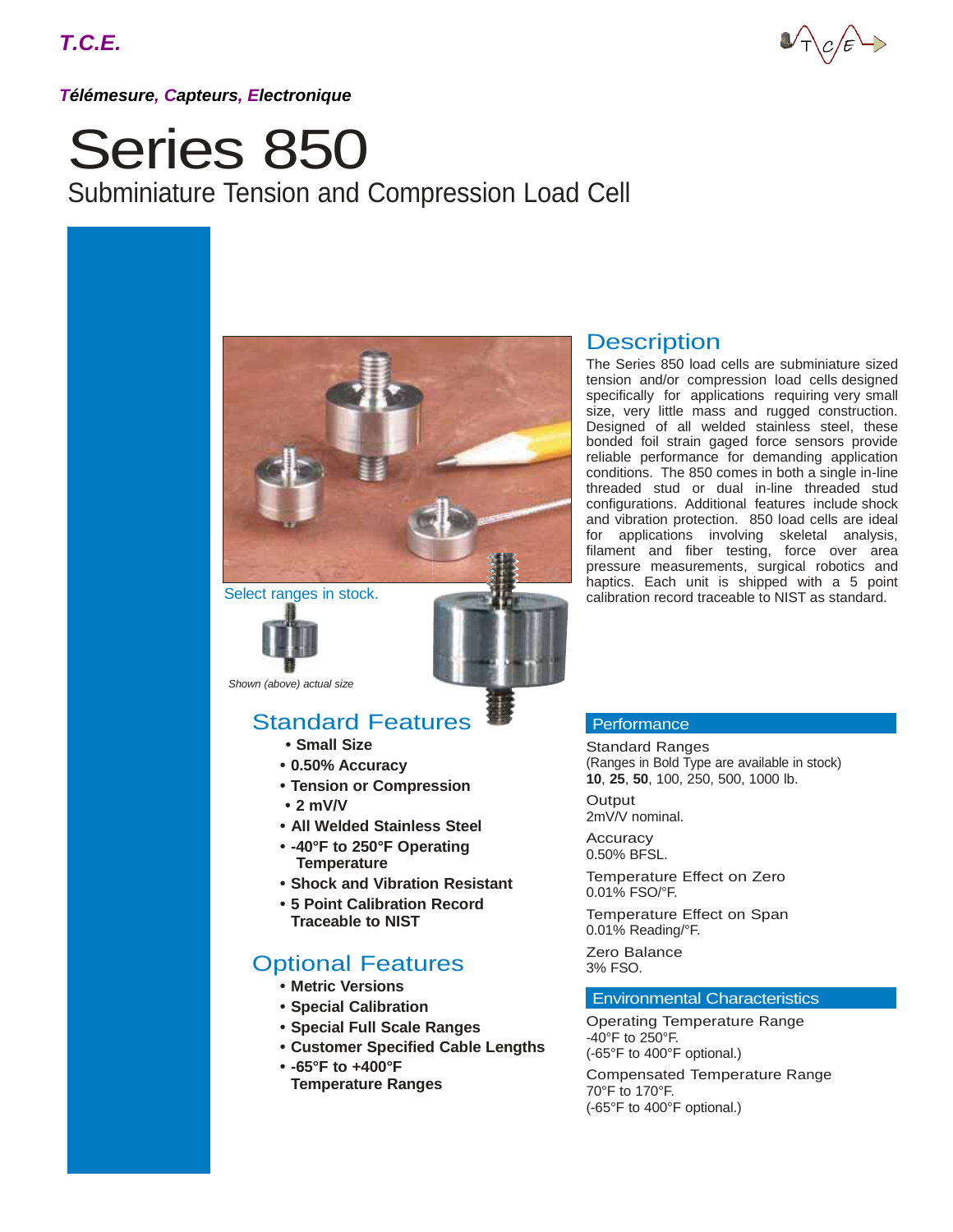

## Series 850 **Specifications**

#### *Baseline Configuration Specs Represented. Modifications Encouraged - See Below Custom Designs Available*



| Capacity (lbs.) | ØD   | Thread     |      | н    |
|-----------------|------|------------|------|------|
| 10, 25, 50, 100 | 0.50 | 4-40 UNC   | በ 17 | 0.31 |
| 250, 500, 1000  | 0.75 | 1/4-28 UNF | 0.31 | 0.40 |

| <b>Mechanical Characteristics</b> |
|-----------------------------------|
|                                   |

Static Overload Without Damage 150% FSO. Standard Calibration **Tension only:** 5 points (0, 50%, 100%, 50%, 0 of FSO). Optional Calibrations **• Compression only:** 5 points (No charge option) **• Tension and Compression:** 5 points in each direction **• Special multipoint calibration (customer specified):**

in tension or compression or both tension and compression. **Material** Welded stainless steel.

#### Electrical Characteristics

Bridge Resistance 350 Ohms nominal. Excitation 5 Vdc or Vac. Insulation Resistance Greater than 5000 megaohms at 50 Vdc. Electrical Termination Refer to dimensional drawing (above)

#### Electrical Characteristics

| Connector Pins (Standard) |        |              |       |
|---------------------------|--------|--------------|-------|
| RED.                      | +FXF - | <b>GREEN</b> | - SIG |
| <b>BLACK</b>              | - FXF  | <b>WHITE</b> | +SIG  |

Customer specified wiring codes are available.